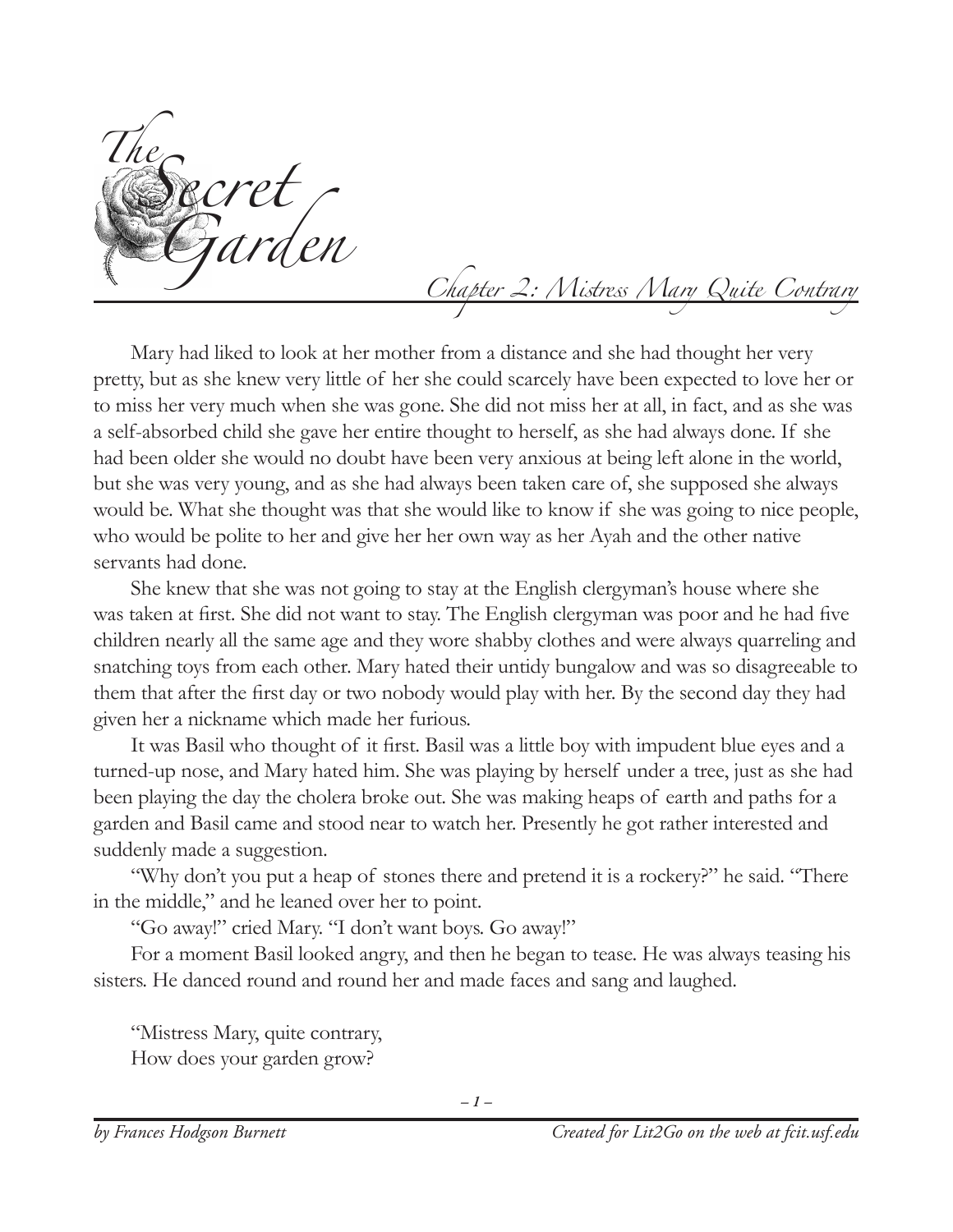With silver bells, and cockle shells, And marigolds all in a row."

He sang it until the other children heard and laughed, too; and the crosser Mary got, the more they sang "Mistress Mary, quite contrary"; and after that as long as she stayed with them they called her "Mistress Mary Quite Contrary" when they spoke of her to each other, and often when they spoke to her.

"You are going to be sent home," Basil said to her, "at the end of the week. And we're glad of it."

"I am glad of it, too," answered Mary. "Where is home?"

"She doesn't know where home is!" said Basil, with seven-year-old scorn. "It's England, of course. Our grandmama lives there and our sister Mabel was sent to her last year. You are not going to your grandmama. You have none. You are going to your uncle. His name is Mr. Archibald Craven."

"I don't know anything about him," snapped Mary.

"I know you don't," Basil answered. "You don't know anything. Girls never do. I heard father and mother talking about him. He lives in a great, big, desolate old house in the country and no one goes near him. He's so cross he won't let them, and they wouldn't come if he would let them. He's a hunchback, and he's horrid."

"I don't believe you," said Mary; and she turned her back and stuck her fingers in her ears, because she would not listen any more.

But she thought over it a great deal afterward; and when Mrs. Crawford told her that night that she was going to sail away to England in a few days and go to her uncle, Mr. Archibald Craven, who lived at Misselthwaite Manor, she looked so stony and stubbornly uninterested that they did not know what to think about her. They tried to be kind to her, but she only turned her face away when Mrs. Crawford attempted to kiss her, and held herself stiffly when Mr. Crawford patted her shoulder.

"She is such a plain child," Mrs. Crawford said pityingly, afterward. "And her mother was such a pretty creature. She had a very pretty manner, too, and Mary has the most unattractive ways I ever saw in a child. The children call her 'Mistress Mary Quite Contrary,' and though it's naughty of them, one can't help understanding it."

"Perhaps if her mother had carried her pretty face and her pretty manners oftener into the nursery Mary might have learned some pretty ways too. It is very sad, now the poor beautiful thing is gone, to remember that many people never even knew that she had a child at all."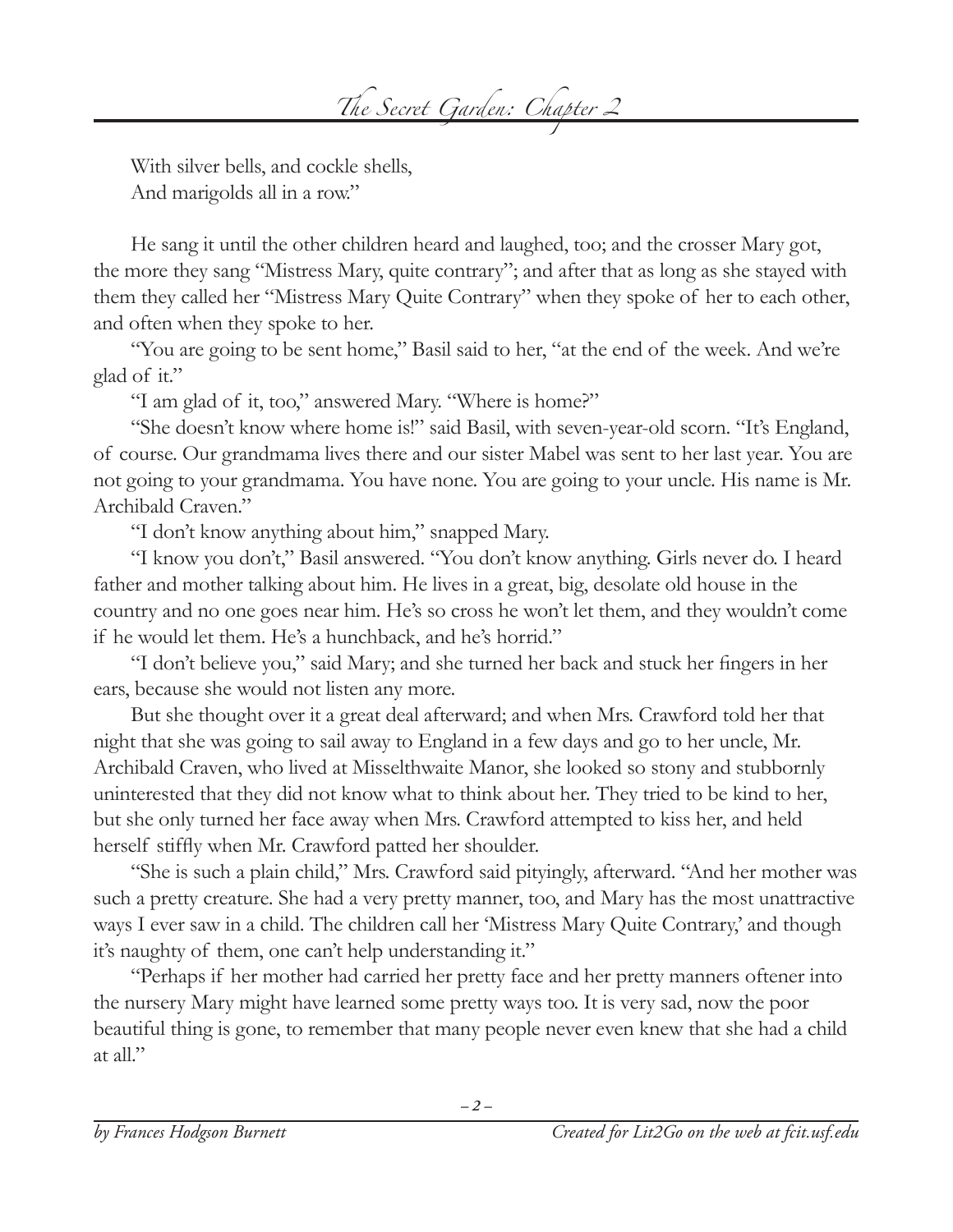"I believe she scarcely ever looked at her," sighed Mrs. Crawford. "When her Ayah was dead there was no one to give a thought to the little thing. Think of the servants running away and leaving her all alone in that deserted bungalow. Colonel McGrew said he nearly jumped out of his skin when he opened the door and found her standing by herself in the middle of the room."

Mary made the long voyage to England under the care of an officer's wife, who was taking her children to leave them in a boarding-school. She was very much absorbed in her own little boy and girl, and was rather glad to hand the child over to the woman Mr. Archibald Craven sent to meet her in London. The woman was his housekeeper at Misselthwaite Manor, and her name was Mrs. Medlock. She was a stout woman, with very red cheeks and sharp black eyes. She wore a very purple dress, a black silk mantle with jet fringe on it and a black bonnet with purple velvet flowers which stuck up and trembled when she moved her head. Mary did not like her at all, but as she very seldom liked people there was nothing remarkable in that; besides which it was very evident Mrs. Medlock did not think much of her.

"My word! She's a plain little piece of goods!" she said. "And we'd heard that her mother was a beauty. She hasn't handed much of it down, has she, ma'am?"

"Perhaps she will improve as she grows older," the officer's wife said good-naturedly. "If she were not so sallow and had a nicer expression, her features are rather good. Children alter so much."

"She'll have to alter a good deal," answered Mrs. Medlock. "And, there's nothing likely to improve children at Misselthwaite—if you ask me!" They thought Mary was not listening because she was standing a little apart from them at the window of the private hotel they had gone to. She was watching the passing buses and cabs and people, but she heard quite well and was made very curious about her uncle and the place he lived in. What sort of a place was it, and what would he be like? What was a hunchback? She had never seen one. Perhaps there were none in India.

Since she had been living in other people's houses and had had no Ayah, she had begun to feel lonely and to think queer thoughts which were new to her. She had begun to wonder why she had never seemed to belong to anyone even when her father and mother had been alive. Other children seemed to belong to their fathers and mothers, but she had never seemed to really be anyone's little girl. She had had servants, and food and clothes, but no one had taken any notice of her. She did not know that this was because she was a disagreeable child; but then, of course, she did not know she was disagreeable. She often thought that other people were, but she did not know that she was so herself.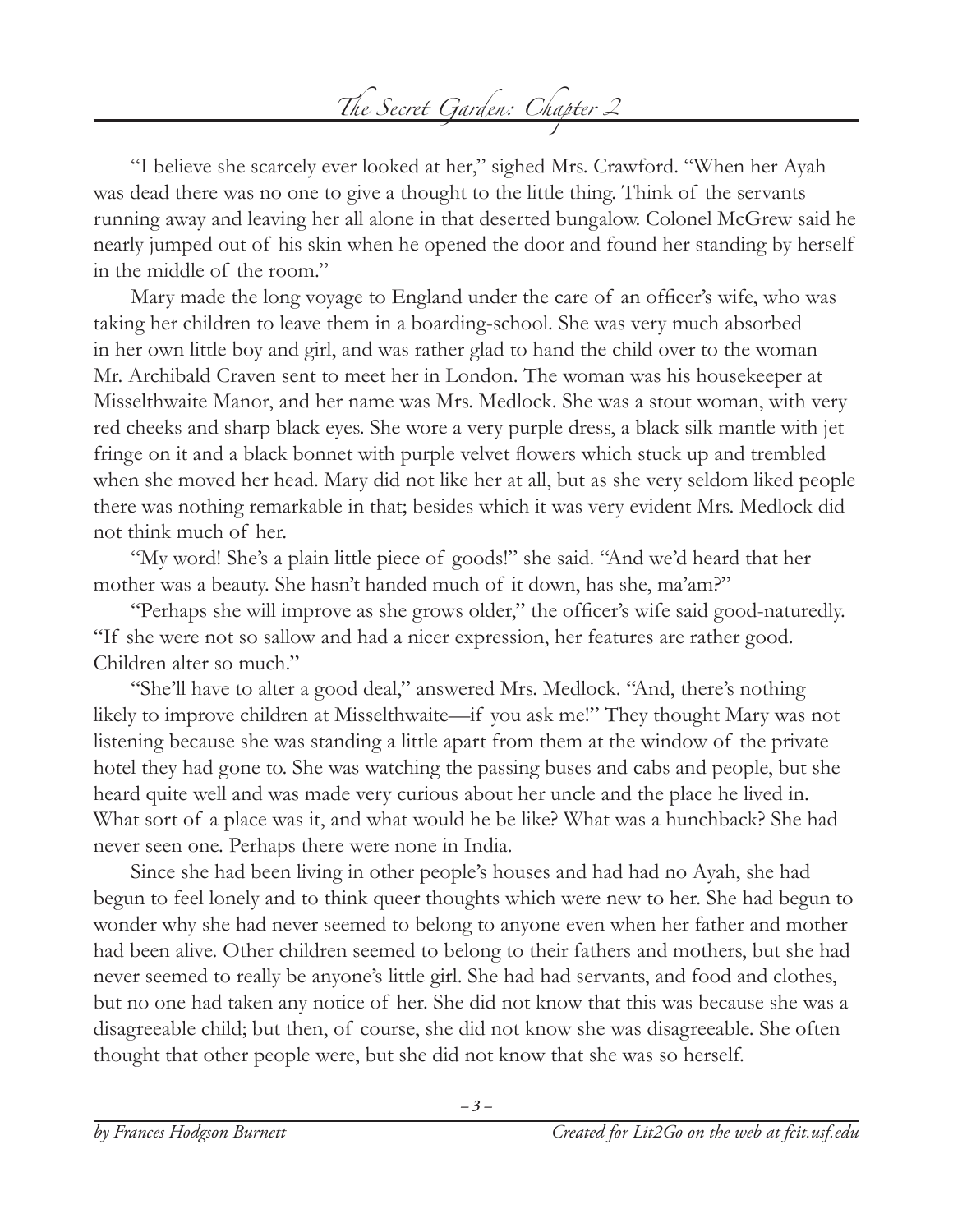She thought Mrs. Medlock the most disagreeable person she had ever seen, with her common, highly colored face and her common fine bonnet. When the next day they set out on their journey to Yorkshire, she walked through the station to the railway carriage with her head up and trying to keep as far away from her as she could, because she did not want to seem to belong to her. It would have made her angry to think people imagined she was her little girl.

But Mrs. Medlock was not in the least disturbed by her and her thoughts. She was the kind of woman who would "stand no nonsense from young ones." At least, that is what she would have said if she had been asked. She had not wanted to go to London just when her sister Maria's daughter was going to be married, but she had a comfortable, well paid place as housekeeper at Misselthwaite Manor and the only way in which she could keep it was to do at once what Mr. Archibald Craven told her to do. She never dared even to ask a question.

"Captain Lennox and his wife died of the cholera," Mr. Craven had said in his short, cold way. "Captain Lennox was my wife's brother and I am their daughter's guardian. The child is to be brought here. You must go to London and bring her yourself."

So she packed her small trunk and made the journey.

Mary sat in her corner of the railway carriage and looked plain and fretful. She had nothing to read or to look at, and she had folded her thin little black-gloved hands in her lap. Her black dress made her look yellower than ever, and her limp light hair straggled from under her black crepe hat.

"A more marred-looking young one I never saw in my life," Mrs. Medlock thought. (Marred is a Yorkshire word and means spoiled and pettish.) She had never seen a child who sat so still without doing anything; and at last she got tired of watching her and began to talk in a brisk, hard voice.

"I suppose I may as well tell you something about where you are going to," she said. "Do you know anything about your uncle?"

"No," said Mary.

"Never heard your father and mother talk about him?"

"No," said Mary frowning. She frowned because she remembered that her father and mother had never talked to her about anything in particular. Certainly they had never told her things.

"Humph," muttered Mrs. Medlock, staring at her queer, unresponsive little face. She did not say any more for a few moments and then she began again.

"I suppose you might as well be told something—to prepare you. You are going to a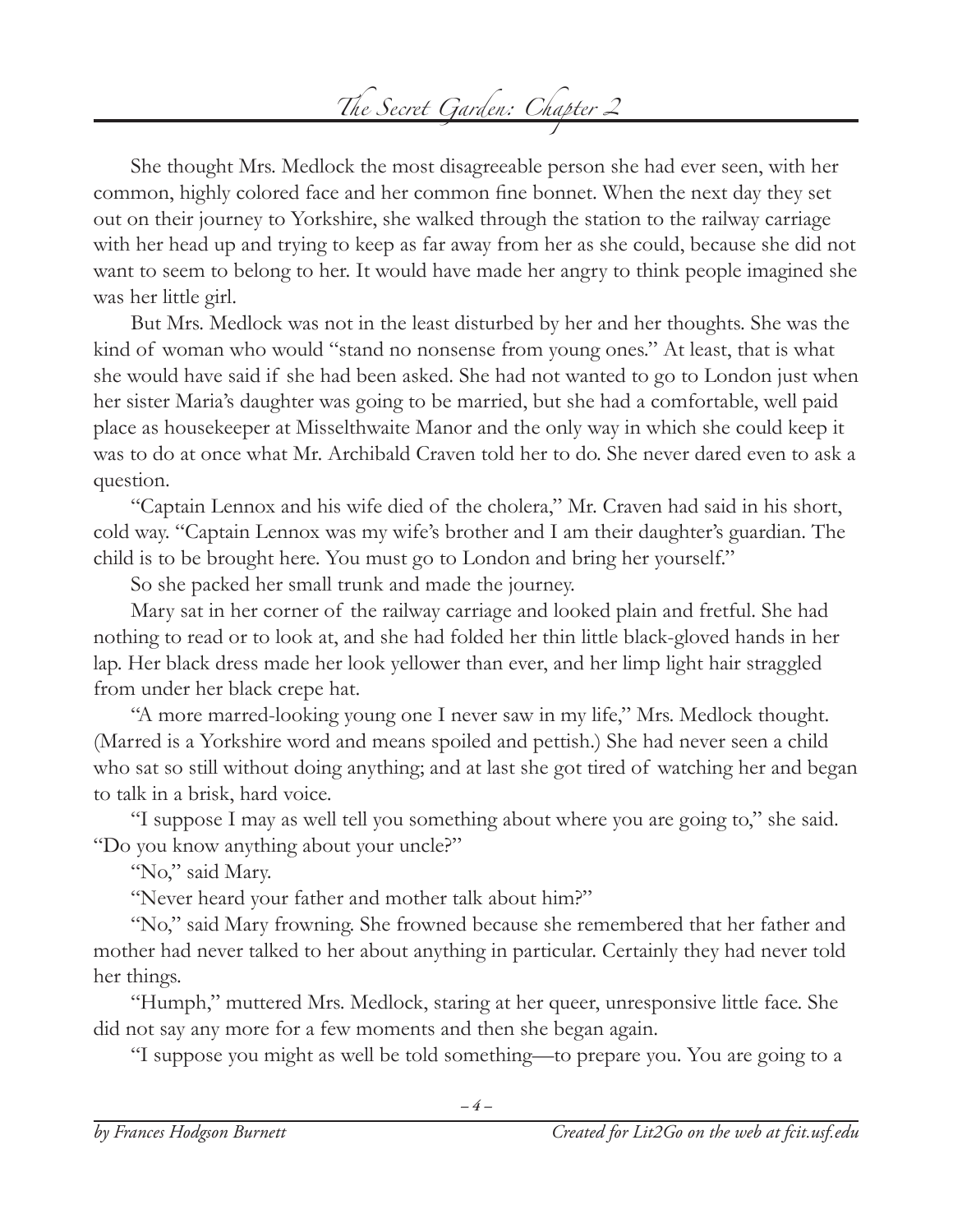

queer place."

Mary said nothing at all, and Mrs. Medlock looked rather discomfited by her apparent indifference, but, after taking a breath, she went on.

"Not but that it's a grand big place in a gloomy way, and Mr. Craven's proud of it in his way—and that's gloomy enough, too. The house is six hundred years old and it's on the edge of the moor, and there's near a hundred rooms in it, though most of them's shut up and locked. And there's pictures and fine old furniture and things that's been there for ages, and there's a big park round it and gardens and trees with branches trailing to the ground—some of them." She paused and took another breath. "But there's nothing else," she ended suddenly.

Mary had begun to listen in spite of herself. It all sounded so unlike India, and anything new rather attracted her. But she did not intend to look as if she were interested. That was one of her unhappy, disagreeable ways. So she sat still.

"Well," said Mrs. Medlock. "What do you think of it?"

"Nothing," she answered. "I know nothing about such places."

That made Mrs. Medlock laugh a short sort of laugh.

"Eh!" she said, "but you are like an old woman. Don't you care?"

"It doesn't matter" said Mary, "whether I care or not."

"You are right enough there," said Mrs. Medlock. "It doesn't. What you're to be kept at Misselthwaite Manor for I don't know, unless because it's the easiest way. He's not going to trouble himself about you, that's sure and certain. He never troubles himself about no one."

She stopped herself as if she had just remembered something in time.

"He's got a crooked back," she said. "That set him wrong. He was a sour young man and got no good of all his money and big place till he was married."

Mary's eyes turned toward her in spite of her intention not to seem to care. She had never thought of the hunchback's being married and she was a trifle surprised. Mrs. Medlock saw this, and as she was a talkative woman she continued with more interest. This was one way of passing some of the time, at any rate.

"She was a sweet, pretty thing and he'd have walked the world over to get her a blade o' grass she wanted. Nobody thought she'd marry him, but she did, and people said she married him for his money. But she didn't—she didn't," positively. "When she died—"

Mary gave a little involuntary jump.

"Oh! Did she die?" she exclaimed, quite without meaning to. She had just remembered a French fairy story she had once read called "Riquet a la Houppe." It had